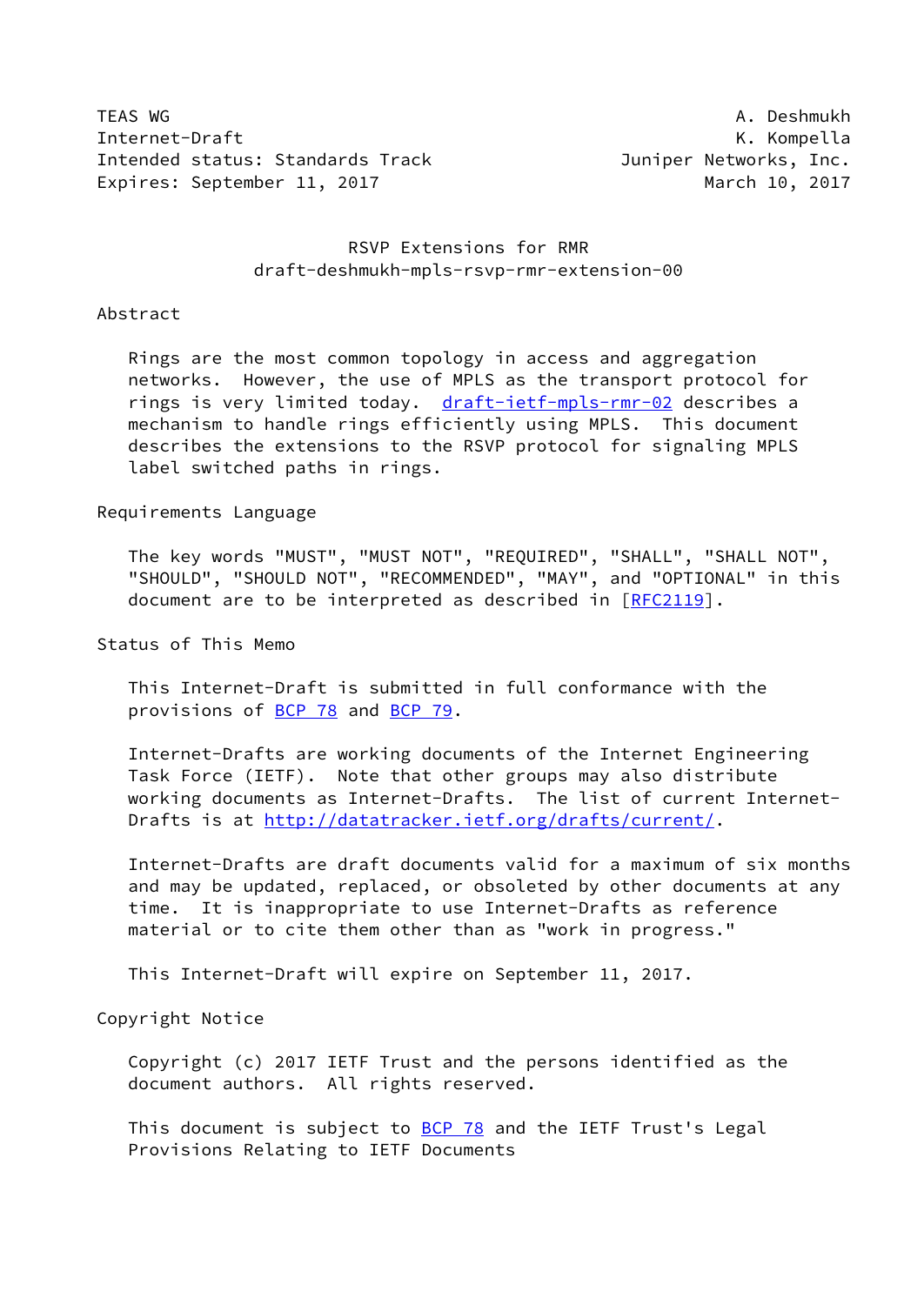<span id="page-1-1"></span>

| RSVP Extensions for RMR<br>Internet-Draft |  | March 2017 |
|-------------------------------------------|--|------------|
|-------------------------------------------|--|------------|

 [\(http://trustee.ietf.org/license-info](http://trustee.ietf.org/license-info)) in effect on the date of publication of this document. Please review these documents carefully, as they describe your rights and restrictions with respect to this document. Code Components extracted from this document must include Simplified BSD License text as described in Section 4.e of the Trust Legal Provisions and are provided without warranty as described in the Simplified BSD License.

Table of Contents

|                                               | $\overline{2}$ |
|-----------------------------------------------|----------------|
| 2.                                            | $\overline{3}$ |
| 3.                                            | $\overline{4}$ |
| 3.1.                                          | $\overline{4}$ |
| 3.2. SENDER_TEMPLATE, FILTER_SPEC Objects     | $\overline{5}$ |
|                                               | $\overline{5}$ |
| Differences from regular RSVP-TE LSPs<br>4.1. | $\overline{5}$ |
|                                               | $\overline{5}$ |
| 4.2.1. Path Propagation for RMR               | $\overline{1}$ |
| 4.2.2. Resv Processing for RMR                | 8              |
|                                               | $\overline{9}$ |
|                                               | 10             |
| 4.5. Bandwidth management                     | 11             |
| 5.                                            | 13             |
| 6.                                            | 13             |
| 7.                                            | 13             |
| 8.                                            | 13             |
| Normative References<br>8.1.                  | 13             |
| Informative References<br>8.2.                | 14             |
| Authors' Addresses                            | <u>14</u>      |
|                                               |                |

# <span id="page-1-0"></span>[1](#page-1-0). Introduction

 This document extends RSVP-TE [[RFC3209](https://datatracker.ietf.org/doc/pdf/rfc3209)] to establish label-switched path (LSP) tunnels in the ring topology. Rings are auto-discovered using the mechanisms mentioned in the [[draft-ietf-mpls-rmr-02](https://datatracker.ietf.org/doc/pdf/draft-ietf-mpls-rmr-02)]. Either IS-IS [\[RFC5305](https://datatracker.ietf.org/doc/pdf/rfc5305)] or OSPF[RFC3630] can be used as the IGP for auto-discovering the rings.

 After the rings are auto-discovered, each ring node knows its clockwise (CW) and anti-clockwise (AC) ring neighbors and its ring links. All of the express links in the ring also get identified as part of the auto-discovery process. At this point, every node in the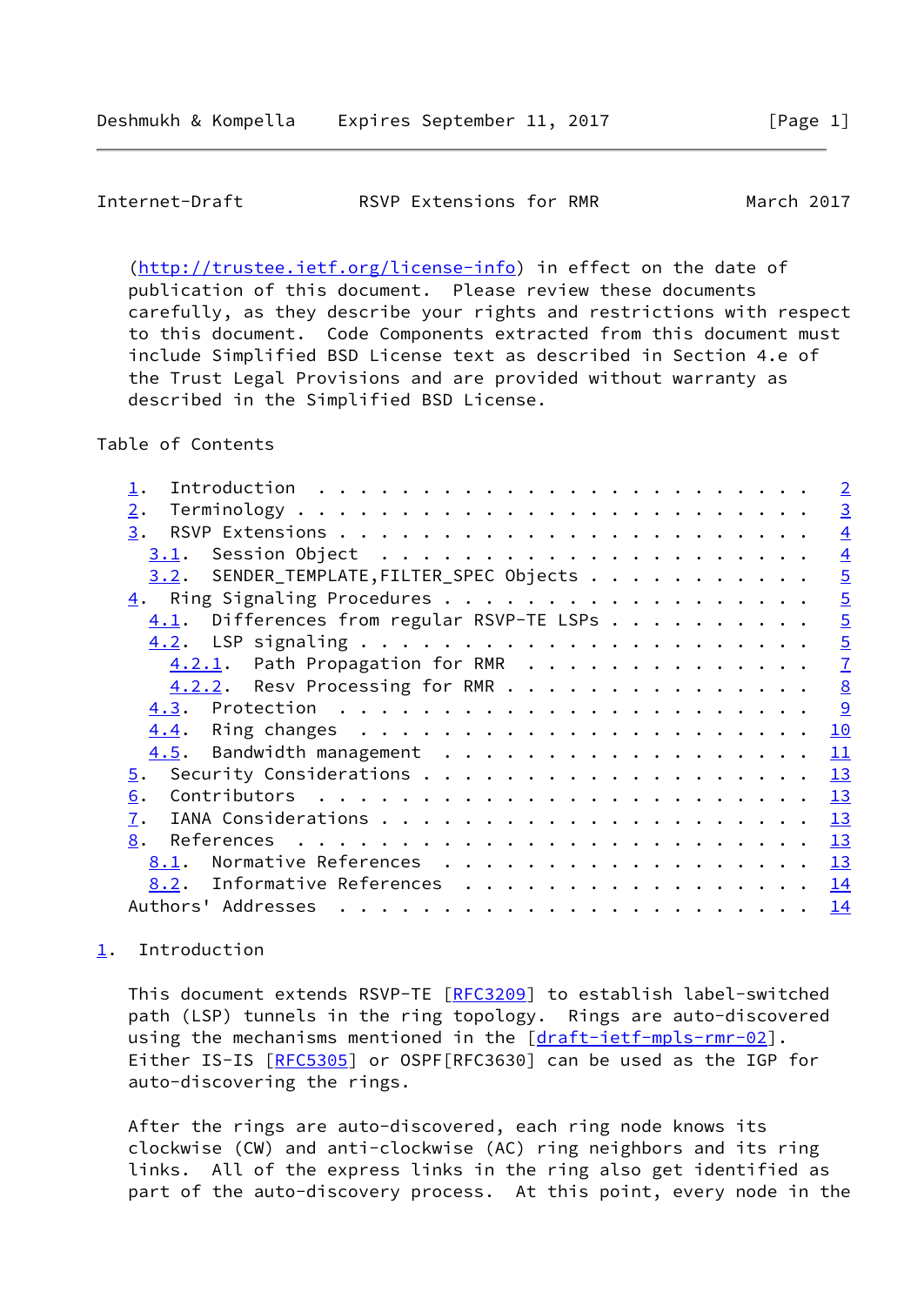ring informs the RSVP protocol to begin the signaling of the ring LSPs.

|  | Deshmukh & Kompella | Expires September 11, 2017 |  | [Page 2] |  |
|--|---------------------|----------------------------|--|----------|--|
|  |                     |                            |  |          |  |

<span id="page-2-1"></span>Internet-Draft **RSVP Extensions for RMR** March 2017

[Section 2](#page-2-0) covers the terminology used in this document. [Section 3](#page-3-0) presents the RSVP protocol extensions needed to support MPLS rings. [Section 4](#page-4-2) describes the procedures of RSVP LSP signaling in detail.

<span id="page-2-0"></span>[2](#page-2-0). Terminology

A ring consists of a subset of n nodes  $\{R_i, \theta \leq i \leq n\}$ . We define the direction from node R\_i to R\_i+1 as "clockwise" (CW) and the reverse direction as "anti-clockwise" (AC). As there may be several rings in a graph, we number each ring with a distinct ring ID RID.

$$
\mathsf{R0}\ \ldots\ \mathsf{R1}
$$

 . . expanding the R7 and R2 Anti- | . Ring . | Clockwise | . . . . . . . . . . . Clockwise v . RID = 17 . v R6 R3 . . R5 . . . R4

Figure 1: Ring with 8 nodes

The following terminology is used for ring LSPs:

- Ring ID (RID): A non-zero number that identifies a ring; this is unique in some scope of a Service Provider's network. A node may belong to multiple rings.
- Ring node: A member of a ring. Note that a device may belong to several rings.
- Node index: A logical numbering of nodes in a ring, from zero upto one less than the ring size. Used purely for exposition in this document.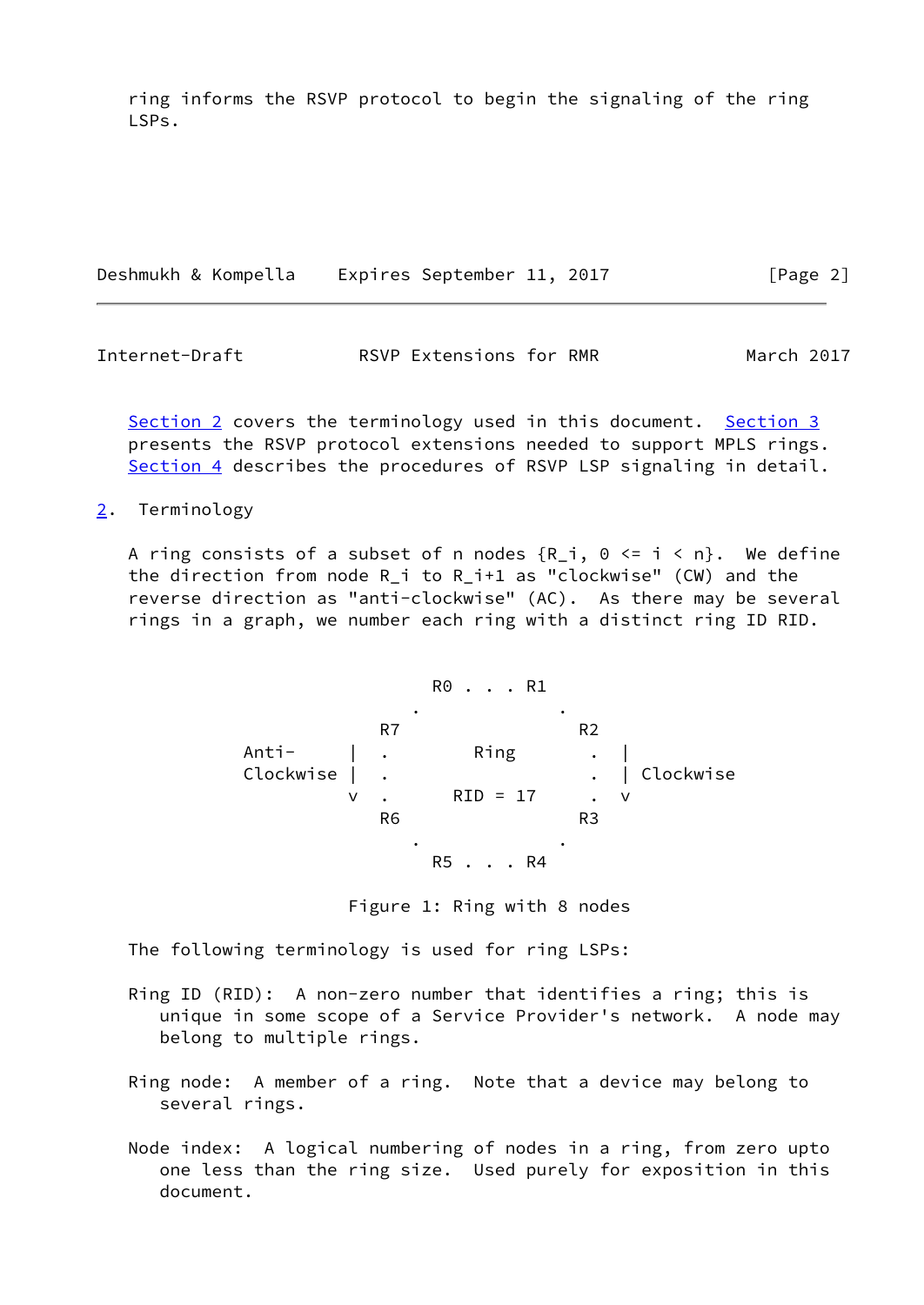Ring neighbors: Nodes whose indices differ by one (modulo ring size). Ring links: Links that connect ring neighbors. Express links: Links that connect non-neighboring ring nodes. MP2P LSP: Each LSP in the ring is a multipoint to point LSP such that LSP can have multiple ingress nodes and one egress node.

| Deshmukh & Kompella |  |  |  | Expires September 11, 2017 |  |  | [Page 3] |  |
|---------------------|--|--|--|----------------------------|--|--|----------|--|
|---------------------|--|--|--|----------------------------|--|--|----------|--|

<span id="page-3-1"></span>Internet-Draft **RSVP Extensions for RMR** March 2017

### <span id="page-3-0"></span>[3](#page-3-0). RSVP Extensions

 Due to the new ring LSP semantics, the signaling-message identification of ring LSPs will be different than the regular RSVP LSPs. So, a new C-Type is defined here for the SESSION object. This new C-Type will help to clearly differentiate ring LSPs from regular LSPs. In addition, new flags are introduced in the SESSION object to represent the ring direction of the corresponding Path message.

<span id="page-3-2"></span>[3.1](#page-3-2). Session Object

Class = SESSION, LSP\_TUNNEL\_IPv4 C-Type = TBD

0 1 2 3 0 1 2 3 4 5 6 7 8 9 0 1 2 3 4 5 6 7 8 9 0 1 2 3 4 5 6 7 8 9 0 1 +-+-+-+-+-+-+-+-+-+-+-+-+-+-+-+-+-+-+-+-+-+-+-+-+-+-+-+-+-+-+-+-+ Ring anchor node address +-+-+-+-+-+-+-+-+-+-+-+-+-+-+-+-+-+-+-+-+-+-+-+-+-+-+-+-+-+-+-+-+ Ring Flags  $\qquad \qquad \vert$  MBB ID +-+-+-+-+-+-+-+-+-+-+-+-+-+-+-+-+-+-+-+-+-+-+-+-+-+-+-+-+-+-+-+-+ | Ring ID | +-+-+-+-+-+-+-+-+-+-+-+-+-+-+-+-+-+-+-+-+-+-+-+-+-+-+-+-+-+-+-+-+

### SESSION Object

 Ring anchor node address: IPv4 address of the anchor node. Each anchor node creates a LSP addressed to itself.

MBB ID: A 16-bit identifier used in the SESSION. This "Make-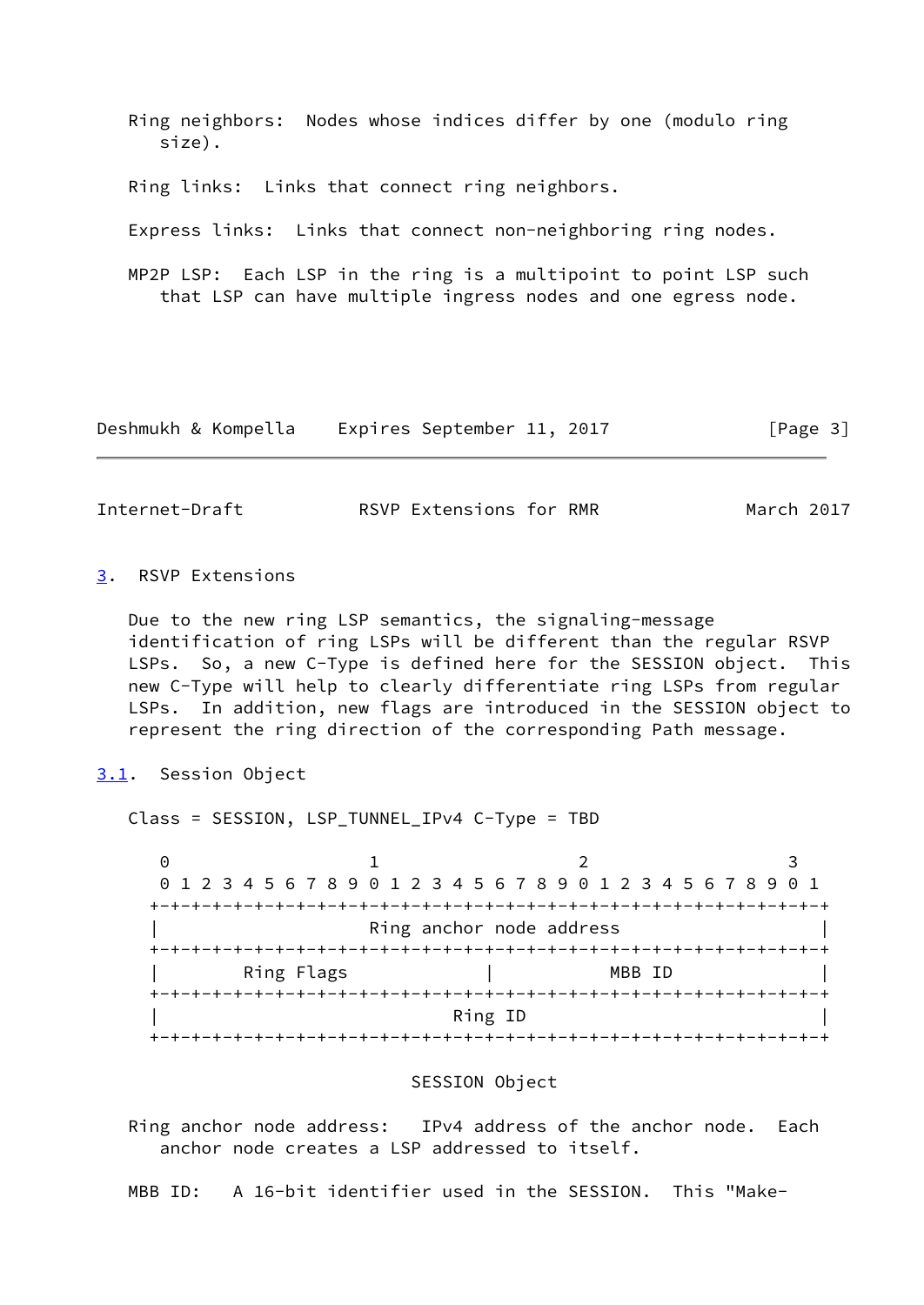before-break" (MBB) ID is useful for graceful ring changes. If a new node is being added to the ring or some existing node goes down and we have to signal a smaller ring, in those cases, anchor node creates a new tunnel with a different "MBB ID".

- Ring ID: A 32-bit number that identifies a ring; this is unique in some scope of a Service Provider's network. This number remains constant throughout the existence of ring.
- Ring Flags: For each ring, the anchor node starts signaling of a ring LSP. Ring LSP RL\_i, anchored on node R\_i, consists of two counter-rotating unicast LSPs that start and end at R\_i. One LSP will be in the clockwise direction and other LSP will be in the anti-clockwise direction. A ring LSP is "multipoint": any node R\_j can use RL\_i to send traffic to R\_i; this can be in either the CW or AC directions, or both (i.e., load balanced). Two new flags are defined in the SESSION object which define the ring direction of the corresponding Path message.

Deshmukh & Kompella Expires September 11, 2017 [Page 4]

<span id="page-4-1"></span>Internet-Draft RSVP Extensions for RMR March 2017

- ClockWise(CW) Direction 0x01: This flag indicates that the corresponding Path message is traveling in the ClockWise(CW) direction along the ring.
- Anti-ClockWise(AC) Direction 0x02: This flag indicates that the corresponding Path message is traveling in the Anti-ClockWise(AC) direction along the ring.

<span id="page-4-0"></span>[3.2](#page-4-0). SENDER\_TEMPLATE,FILTER\_SPEC Objects

 There will be no changes to the SENDER\_TEMPLATE and FILTER\_SPEC objects. The format of the above 2 objects will be similar to the definitions in [RFC 3209.](https://datatracker.ietf.org/doc/pdf/rfc3209) [[RFC3209](https://datatracker.ietf.org/doc/pdf/rfc3209)] Only the semantics of these objects will slightly change. This will be explained in section [Section 4.5](#page-11-0) below.

<span id="page-4-2"></span>[4](#page-4-2). Ring Signaling Procedures

 A ring node indicates in its IGP updates the ring LSP signaling protocols that it supports. This can be LDP and/or RSVP-TE. Ideally, each node should support both. If the ring is configured with RSVP as the signaling protocol, then once a ring node R\_i knows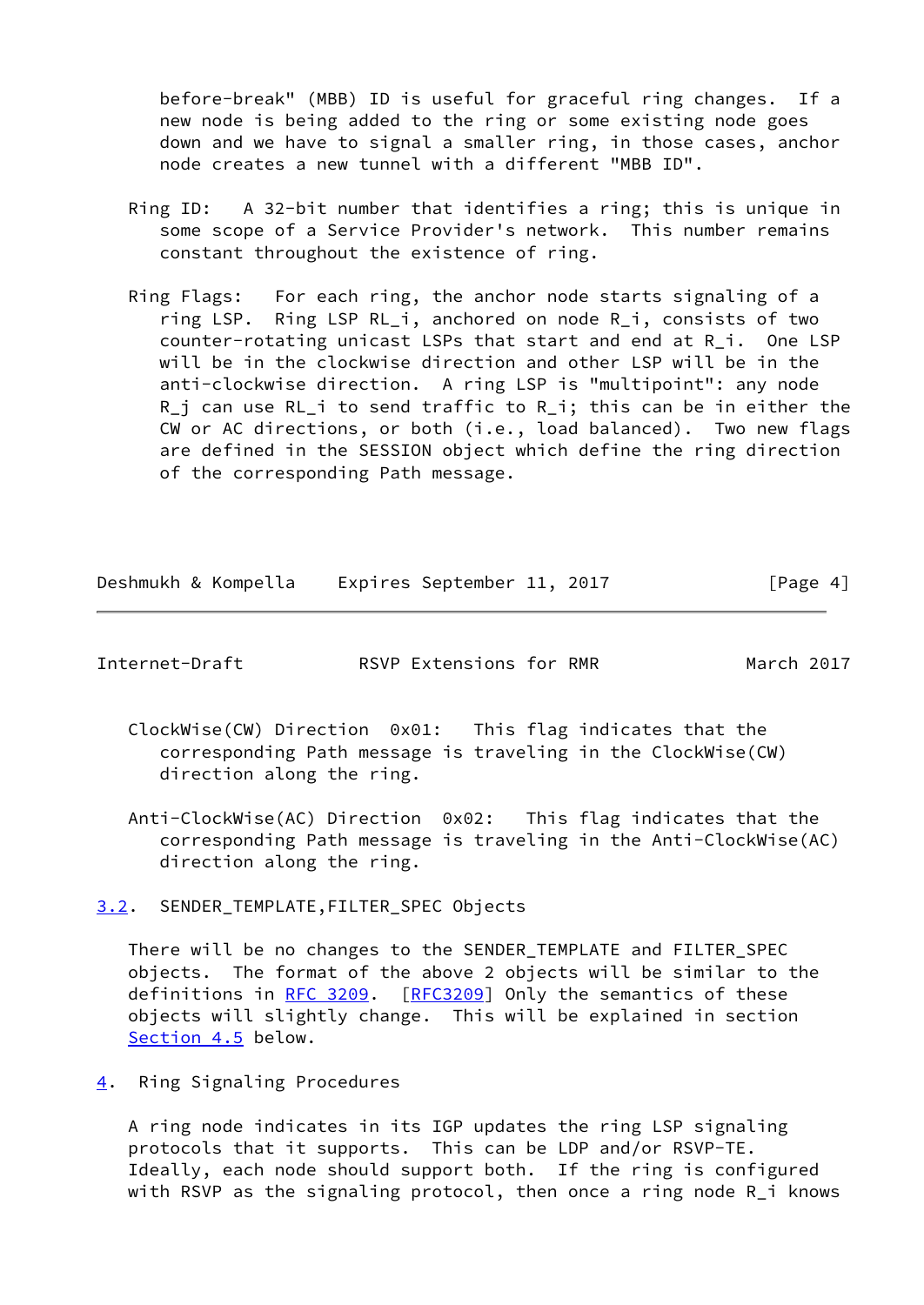the RID, its ring links and directions, it kicks off ring RSVP LSP signaling automatically.

<span id="page-5-0"></span>[4.1](#page-5-0). Differences from regular RSVP-TE LSPs

Ring LSPs differ from regular RSVP-TE LSPs in several ways:

1. Ring LSPs (by construction) form a loop.

 2. Ring LSPs are multipoint-to-point. Any ring node can inject traffic into a ring LSP.

3. The bandwidth of a ring LSP can change hop-to-hop.

 4. Ring LSPs are protected without the use of bypass or detour LSPs. Ring LSP protection is akin to SONET/SDH ring protection.

<span id="page-5-1"></span>[4.2](#page-5-1). LSP signaling

 After the ring auto-discovery process, each anchor node creates a LSP addressed to itself. This ring LSP contains of a pair of counter rotating unicast LSPs. So, for a ring containing N nodes, there will be 2N total LSPs signaled.

 There is no need for ERO object in the Path message. The Path message for ring LSPs has the following format:

| Deshmukh & Kompella |  | Expires September 11, 2017 |  |  | [Page 5] |  |
|---------------------|--|----------------------------|--|--|----------|--|
|---------------------|--|----------------------------|--|--|----------|--|

Internet-Draft RSVP Extensions for RMR March 2017

 <Path Message> ::= <Common Header> [ <INTEGRITY> ] <SESSION> <RSVP\_HOP> <TIME\_VALUES> <LABEL\_REQUEST> [ <SESSION\_ATTRIBUTE> ] <sender descriptor list>

 <sender descriptor list> ::= <sender descriptor>| <sender descriptor list> <sender descriptor> <sender descriptor> ::= <SENDER\_TEMPLATE> <SENDER\_TSPEC>

 The anchor node creates 2 Path messages traveling in opposite directions. The SESSION format MUST be as per the description in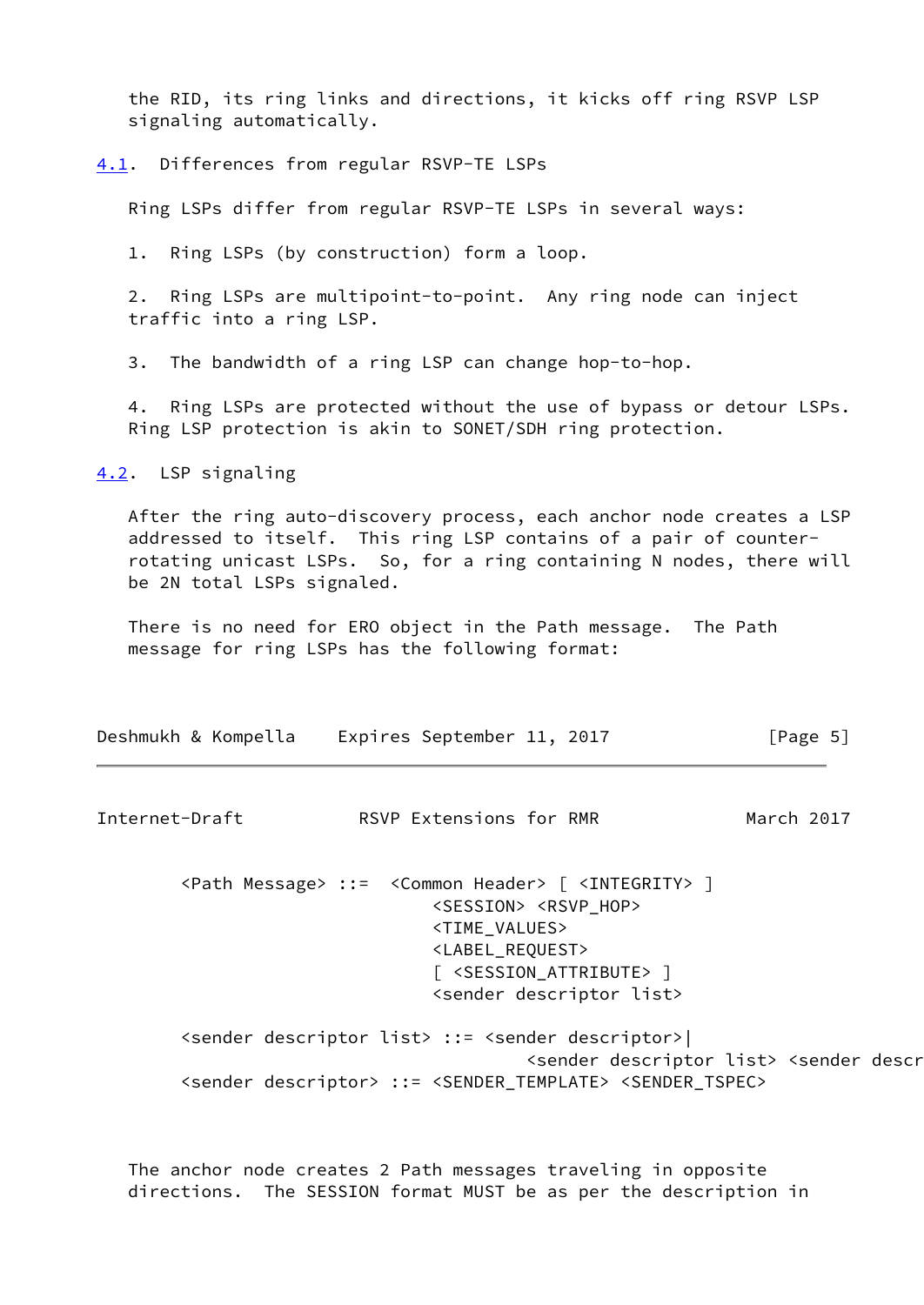[Section 3.1](#page-3-2). The anchor node which creates the LSP will insert it's own address in the "Ring node anchor address" field of the SESSION object. So effectively, the Path messages are addressed to the originating node itself.

 The SESSION flags of these 2 Path messages are different. The Path message sent to the CW neighbor MUST have the CW flag set in the SESSION object to signal the LSP going in the clockwise direction. The Path message sent to the AC neighbor MUST have the AC flag set to signal the LSP in the anti-clockwise direction. The details for signaling over express links will be given in a future version.

When an incoming Path message is received at the ring node R i, it consults the results of auto-discovery to find the appropriate ring neighbor. If the incoming Path message has CW direction flag set, then R i sends a Path message to its CW ring neighbor (and vice versa) after including its own SENDER DESCRIPTOR in the path message. Thus, there is no need of ERO in the Path message. The Path message is routed locally at each ring based on the ring auto-discovery calculations.

 The RESV message for ring LSPs also uses the new RING\_IPv4 SESSION object. When the Path message originated from the anchor node R\_i reaches back to R\_i, R\_i generates a Resv message. Note that this means that anchor node is both Ingress and Egress for the Path message. The Resv message copies the same ring flags as received in the corresponding Path message. So, a Resv message for a CW LSP goes in the AC direction (unlike the Path message, which goes CW). This is done to correctly match Path and corresponding Resv messages at transit ring nodes. Upon receiving Resv message with CW flag set, the ring node will forward the Resv message to its AC neighbor.

| Deshmukh & Kompella |  |  | Expires September 11, 2017 |  |  | [Page 6] |  |
|---------------------|--|--|----------------------------|--|--|----------|--|
|---------------------|--|--|----------------------------|--|--|----------|--|

<span id="page-6-0"></span>Internet-Draft RSVP Extensions for RMR March 2017

 Each ring node R\_i allocates CW and AC labels for each ring LSP RL\_k. As the signaling propagates around the ring, CW and AC labels are exchanged. When R i receives CW and AC labels for RL k from its ring neighbors, primary and fast reroute (FRR) paths for RL\_k are installed at R\_i.

 Consider the following three nodes of the ring, and their signaling interactions for LSP RL\_5 originating from anchor node R5: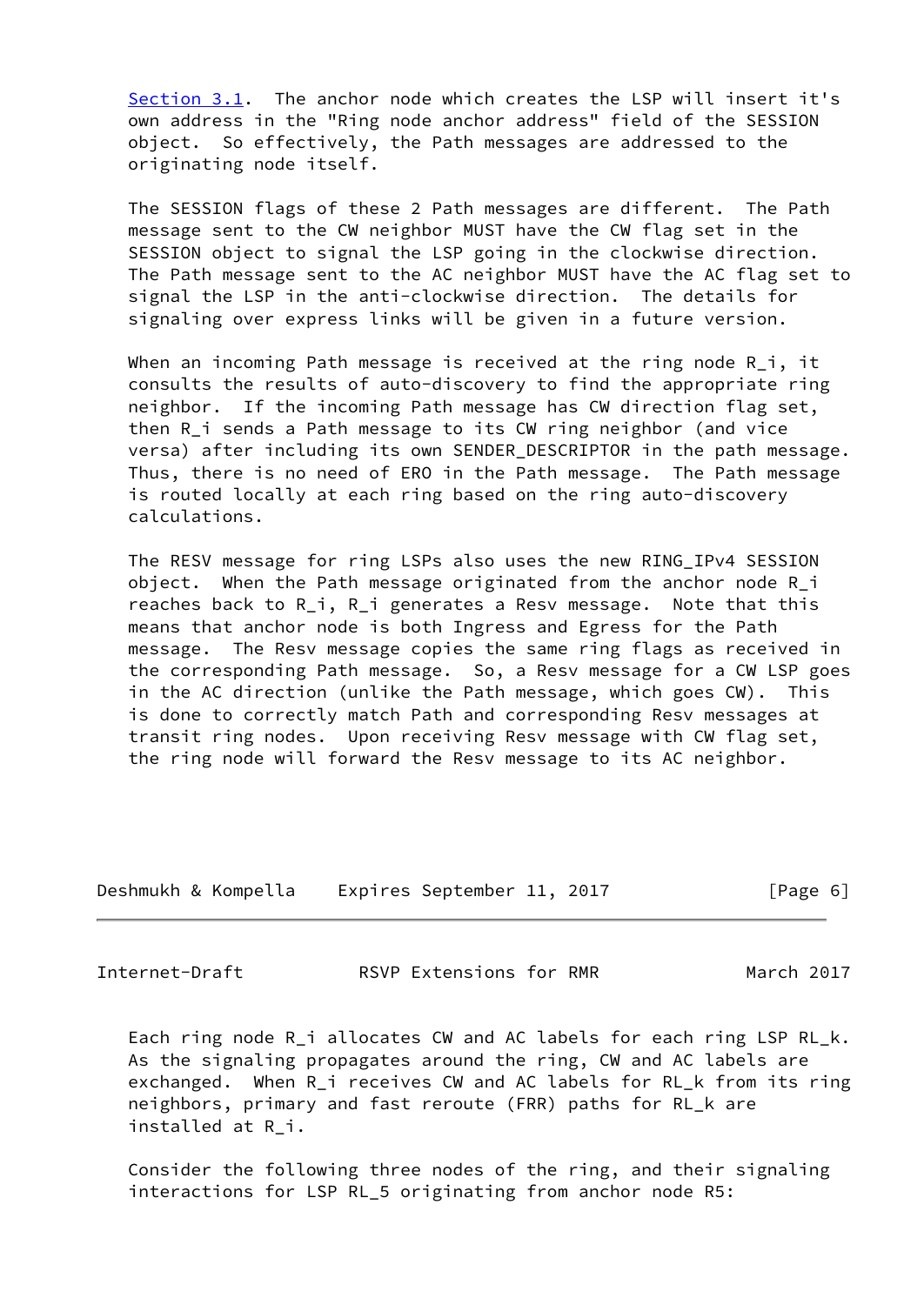P5\_CW -> P5\_CW -> Q5\_CW <- Q5\_CW <- ... ------ R7 --------- R8 --------- R9 ------ ... P5\_AC <- P5\_AC <-  $Q5\_AC$  ->  $Q5\_AC$  ->

 P corresponds to the Path message and Q corresponds to the Resv message.

 As explained above, an RMR LSP consists of two counter-rotating ring LSPs that start and end at the same node, say R1. As such, this appears to cause a loop, something that is normally avoided by RSVP- TE. There are some benefits to this:

 Having a ring LSP form a loop allows the anchor node R1 to ping itself and thus verify the end-to-end operation of the LSP. This, in conjunction with link-level OAM, offers a good indication of the operational state of the LSP. Also, having R1 to be the ingress means that R1 can initiate the Path messages for the two ring LSPs. This avoids R1 having to coordinate with its neighbors to signal the LSPs, and simplifies the case where a ring update changes R1's ring neighbors. The cost of this is a little more signaling and a couple more label entries in the LFIB. However, we will let implementation guide us to the wisdom of this approach.

### <span id="page-7-0"></span>[4.2.1](#page-7-0). Path Propagation for RMR

 Ring LSPs are MP2P in nature. It means that every non-egress node is also an ingress and a merge-point for the LSP. Focussing on ring- LSP-0 (i.e ring-LSPs starting at R0):

 R0---->R1---->R2---->R3---->R4---->R5---->R6--->R7--->R0(CW LSP) R0---->R7---->R6---->R5---->R4---->R3---->R2--->R1--->R0(ACW LSP)

 Each ring node inserts a new SENDER\_TEMPLATE object into an incoming Path message. The procedure for that is as follows:

Deshmukh & Kompella Expires September 11, 2017 [Page 7]

<span id="page-7-1"></span>Internet-Draft RSVP Extensions for RMR March 2017

When a ring node R3 receives a Path message initiated by anchor node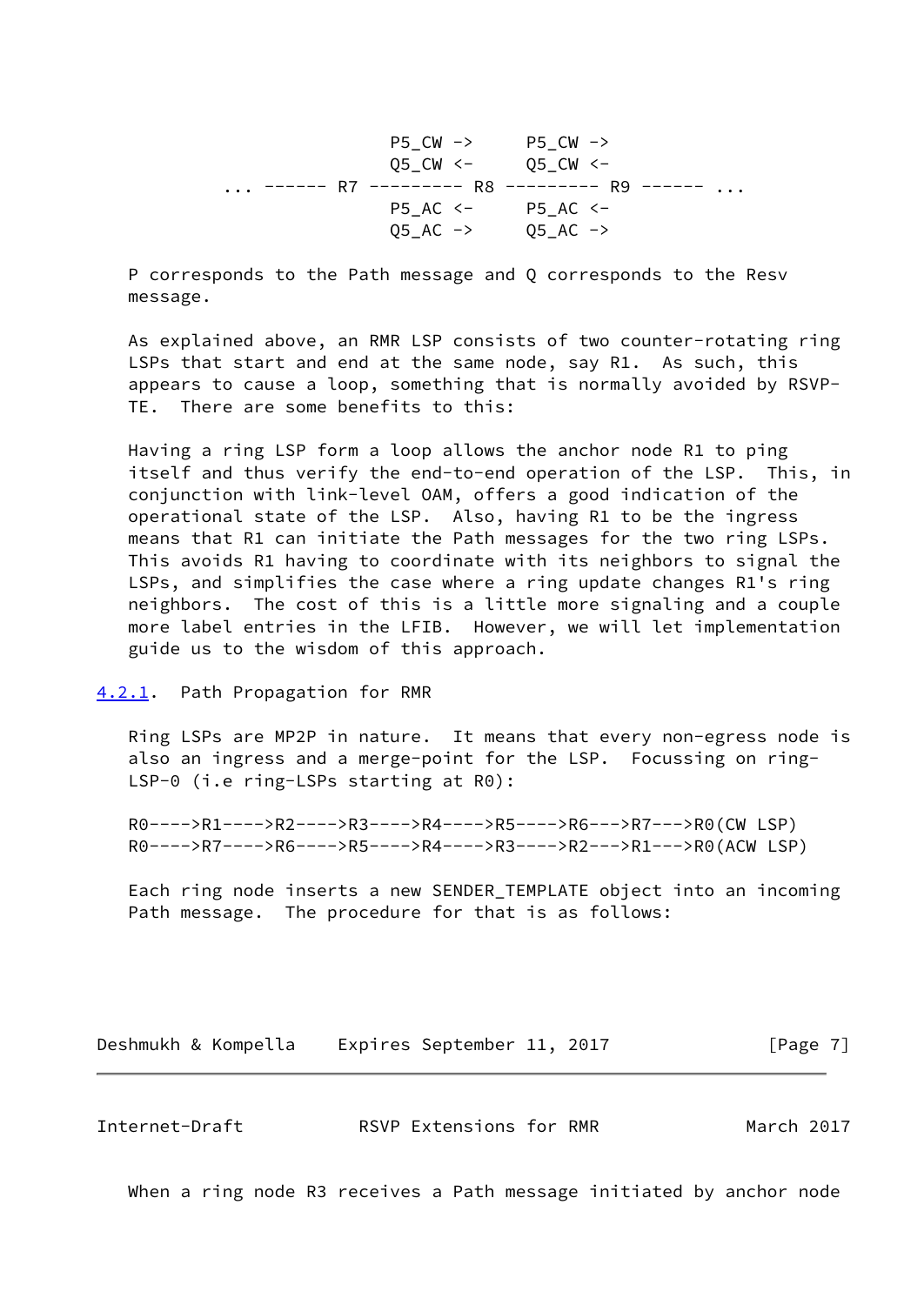R0(for anchor lsp "lsp0"), R3 SHOULD make a copy of the received Path message for "lsp0". R3 then inserts a new sender-template object into the Path message for "lsp0". In the sender-template object, R3 uses the sender address as the loopback address of node R3 and lsp-id = X. R3 then forwards this modified Path message to it's ring neighbor.

 So at this point, when Path messages heads out at R3, there will be 4 different SENDER\_TEMPLATE objects in the outgoing Path message for lsp0:

 ----------------------------------------------------- |SENDER\_TEMPLATE\_0 : SENDER\_ADDRESS = R0, LSP\_ID = 1 | ----------------------------------------------------- |SENDER\_TEMPLATE\_1 : SENDER\_ADDRESS = R1, LSP\_ID = 1 | ----------------------------------------------------- |SENDER\_TEMPLATE\_2 : SENDER\_ADDRESS = R2, LSP\_ID = 1 | ----------------------------------------------------- |SENDER\_TEMPLATE\_3 : SENDER\_ADDRESS = R3, LSP\_ID = 1 | -----------------------------------------------------

### <span id="page-8-0"></span>[4.2.2](#page-8-0). Resv Processing for RMR

When Egress node R0 receives the modified Path message, it replies with the a Resv message containing multiple FLOW\_DESCRIPTOR objects. There should be 1 FLOW\_DESCRIPTOR object corresponding to each of the SENDER\_TEMPLATE object in the incoming Path message. The SESSION object of the Resv message will exactly match with the received Path message.

 [RFC 3209] already supports receiving a Resv message with multiple flow-descriptors in it, as described in [section 3.2](#page-4-0) in that document. In each flow-descriptor there is a separate:

a. FLOW SPEC object corresponding to the SENDER TSPEC that was sent in the Path message which could be admitted after admission-control downstream, and

 b. FILTER\_SPEC object corresponding to SENDER\_TEMPLATE that was sent in the Path message that could be admitted after admission-control downstream.

 Each transit node removes the FLOW-DESCRIPTOR corresponding to itself from the Resv message before sending the Resv message upstream.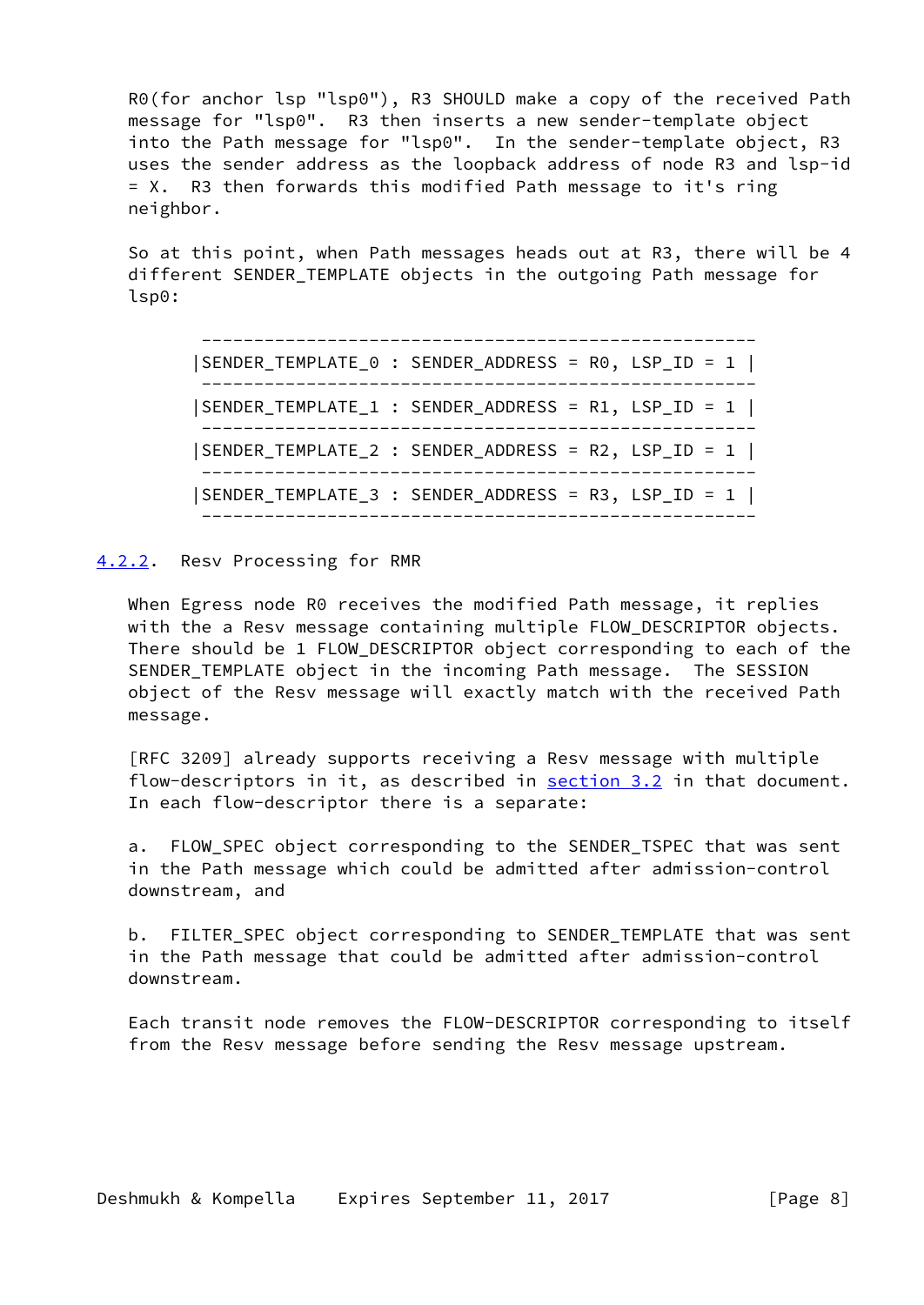<span id="page-9-1"></span>Internet-Draft RSVP Extensions for RMR March 2017

<span id="page-9-0"></span>[4.3](#page-9-0). Protection

In the rings, there are no protection LSPs -- no node or link bypass LSPs, no standby LSPs and no detours. Protection is via the "other" direction around the ring, which is why ring LSPs are in counter rotating pairs. Protection works in the same way for link, node and ring LSP failures.

 Since each ring LSP is a MP2P LSP, any ring node can inject traffic onto a LSP whose anchor might be a different ring node. To achieve the above, an ingress route will be installed as follows at every ring node J, for a given ring-LSP with anchor Rk (say 1.2.3.4).

> 1.2.3.4  $\rightarrow$  (Push CL\_J+1,K, NH: R\_J+1) # CW  $\rightarrow$  (Push AL\_J-1,K, NH: R\_J-1) # AC CL = Clockwise label AL = Anti-Clockwise label

 Traffic will either be load balanced in the CW and AC directions or the traffic will be sent on just CW or AC lsp based on parameters such as hop-count, policy etc.

 Also, 2 transit routes will be installed for the anchor LSP transiting from node Rj as follows:

> $CL_J,K \rightarrow \text{SWAP}(CL_J+1,K, \text{NH: } R_J+1)$  #CW -> SWAP(AL\_J-1,K, NH: R\_J-1) #AC CL = Clockwise label AL = Anti-Clockwise label CW NH has weight 1, AC NH has higher-weight.  $AL_J,K \rightarrow SWAP(AL_J-1,K, NH: R_J-1)$  #AC -> SWAP(CL\_J+1,K, NH: R\_J+1) #CW CL = Clockwise label AL = Anti-Clockwise label AC NH has weight 1, CW NH has higher weight.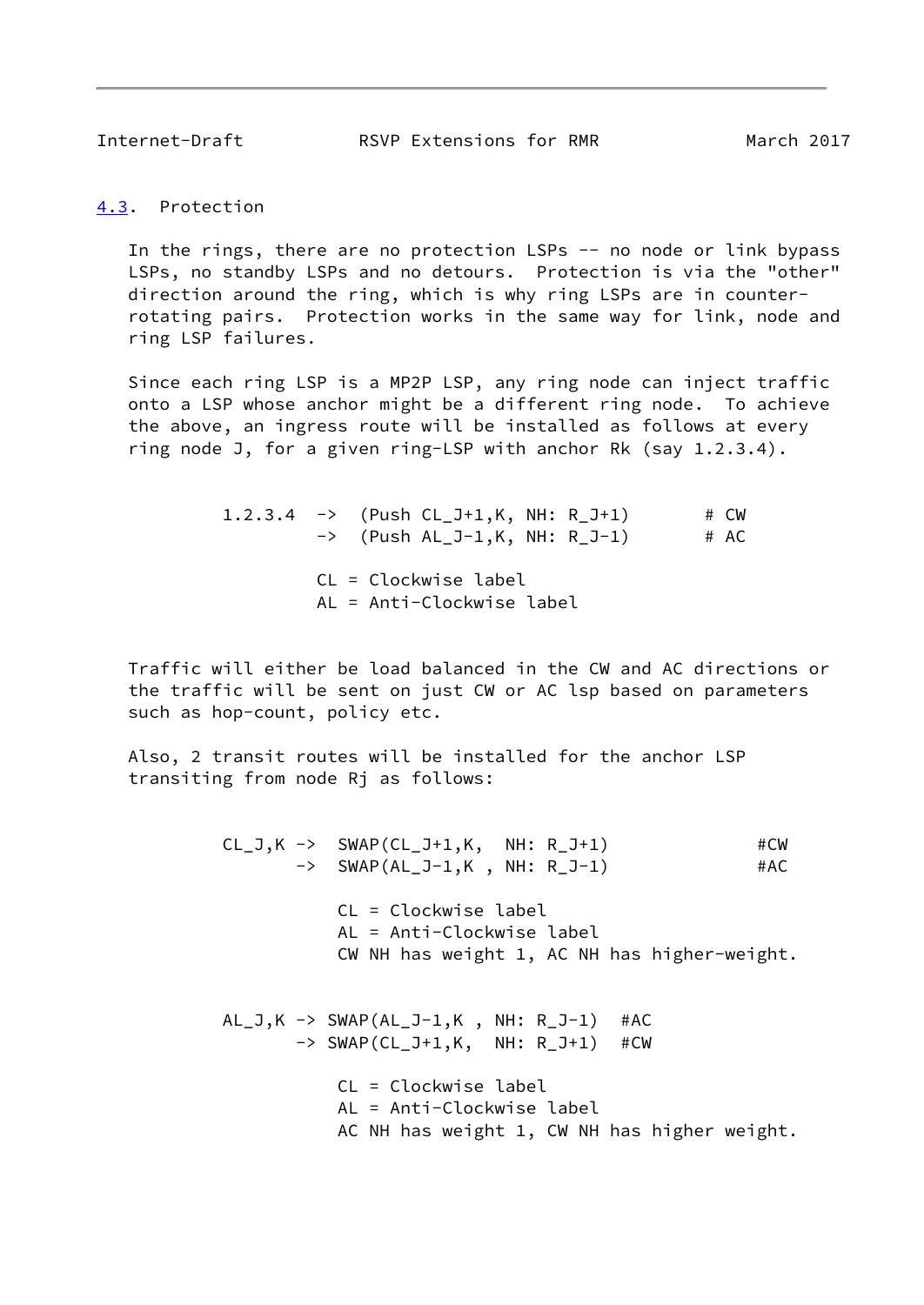Suppose a packet headed in anti-clockwise direction towards R5 and it arrives at node R7. Lets say that now R7 learns there is a link

Deshmukh & Kompella Expires September 11, 2017 [Page 9]

<span id="page-10-1"></span>Internet-Draft **RSVP Extensions for RMR** March 2017

 failure in the AC direction. R7 reroutes this packet back onto the clockwise direction. This reroute action is pre-programmed in the LFIB, to minimize the time between detection of a fault and the corresponding recovery action.

 At this time, R7 also sends a notification to R0 that the AC direction is not working. R0 modifies it's ingress route(for R5 LSP) by removing the AC direction LSP's route. Thus, R0 switches traffic to the CW direction.

 These notification propagate CW until each traffic source on the ring CW of the failure uses the CW direction.For RSVP-TE, this notification is sent in the form of PathErr message.

 To provide this notification, the ring node detecting failure SHOULD send a Path Error message with error code of "Notify" and an error value field of ("Tunnel locally repaired"). This Path Error code and value is same as defined in [RFC 4090\[RFC4090](https://datatracker.ietf.org/doc/pdf/rfc4090)] for the notification of local repair.

 Note that the failure of a node or a link will not necessarily affect all ring LSPs. Thus, it is important to identify the affected LSPs and only switch the affected LSPs.

# <span id="page-10-0"></span>[4.4](#page-10-0). Ring changes

 A ring node can go down resulting in a smaller ring or a new node can be added to the ring which will increase the ring size. In both of the above cases, the ring auto-discovery process SHOULD kick in and it SHOULD calculate a new ring with the changed ring nodes.

When the ring auto-discovery process is complete, IGP will signal RSVP to begin the MBB process for the existing ring LSPs. For this MBB process, the anchor node will create a new Path message with a different "MBB ID" in the SESSION object. All other fields in the SESSION Object will remain same as the existing Path message(before the ring change).

This new Path message will then propagate along the ring neighbors in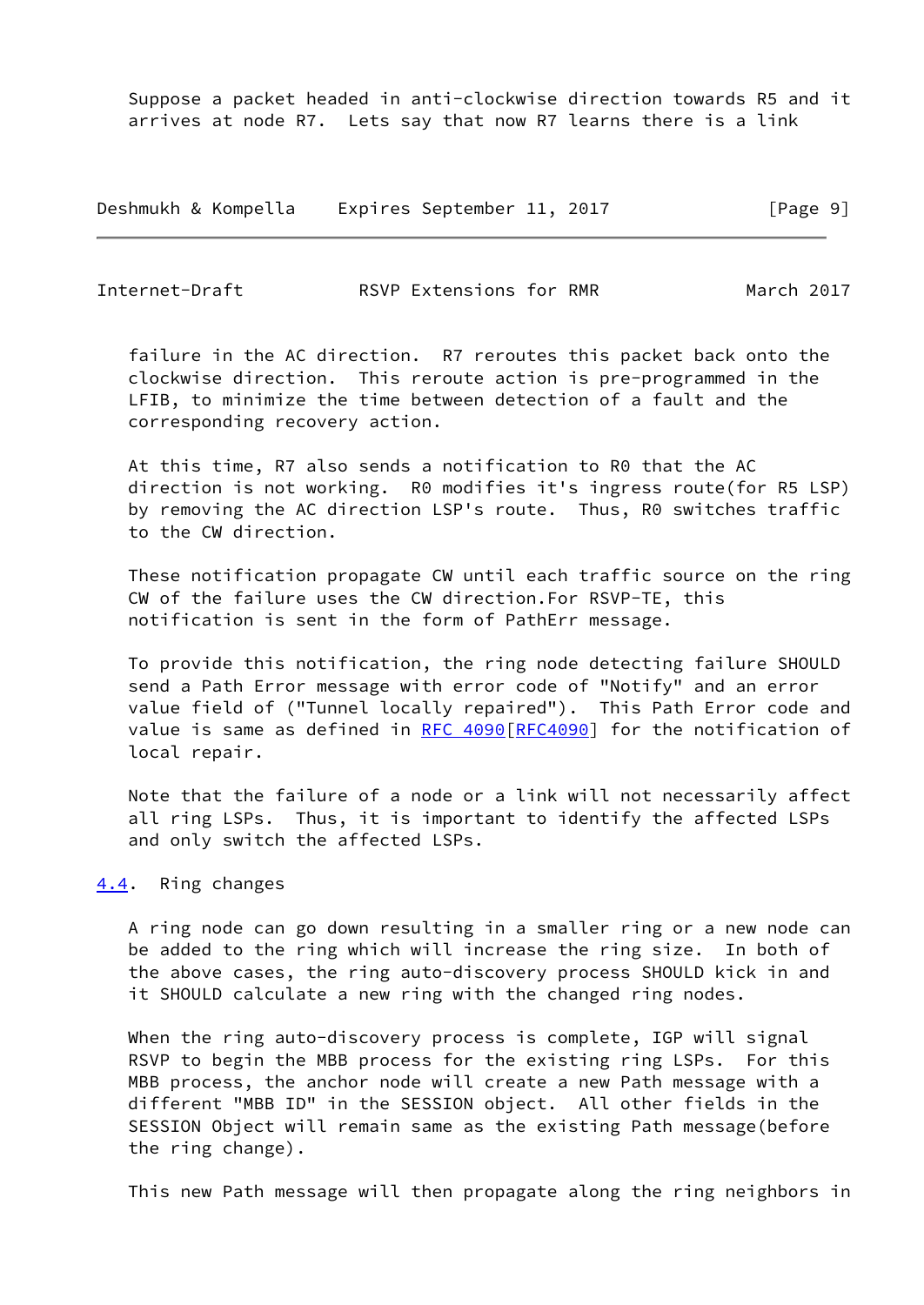the same way as the original Path message. Each ring neighbor SHOULD forward the Path message to it's appropriate neighbor based on the new auto-discovery calculations.

 For the ring links which are common between the old and new LSPs, the LSPs will share resources(SE style reservation) on those ring links. Note that here we are using MBB\_ID in the SESSION object to share resources instead of the LSP\_ID in the SENDER\_TEMPLATE Object(which is used in RSVP-TE for sharing resources as described in [RFC 3209](https://datatracker.ietf.org/doc/pdf/rfc3209)

Deshmukh & Kompella Expires September 11, 2017 [Page 10]

<span id="page-11-1"></span>Internet-Draft RSVP Extensions for RMR March 2017

[\[RFC4090](https://datatracker.ietf.org/doc/pdf/rfc4090)]). The LSP\_ID use is reserved for a different functionality as described in section [Section 4.5](#page-11-0).

<span id="page-11-0"></span>[4.5](#page-11-0). Bandwidth management

 For RSVP-TE LSPs, bandwidths may be signaled in both directions. However, these are not provisioned either; rather, one does "reverse call admission control". When a service needs to use an LSP, the ring node where the traffic enters the ring attempts to increase the bandwidth on the LSP to the egress. If successful, the service is admitted to the ring.



Figure 2: BW Management in Ring with 8 nodes

 Let's say that Ring node R5 wants to increase the BW for the LSP whose egress is at node R1. To achieve this BW increase, Ring node R5 has to increase BW along the LSP anchored at node R1(say lsp1).

 R5 makes a copy of the existing ring Path message for lsp1. R5 then modifies the sender-template object from the copied Path message for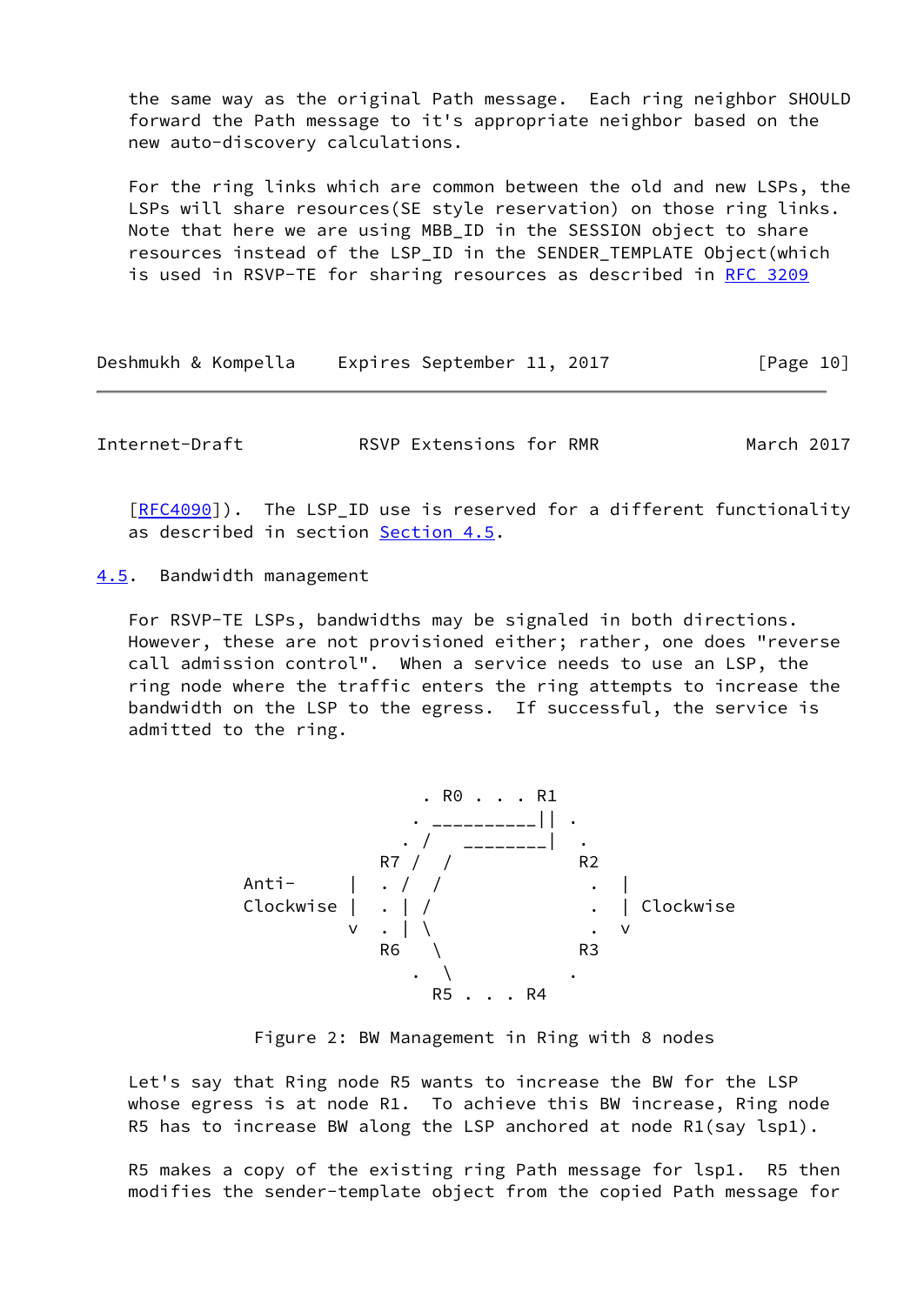"lsp1". In the sender-template object, R5 uses the sender address as the loopback address of node R5 and  $lsp-id = X+1$ . R5 also modifies the TSPEC object which represents the BW increase/decrease in this new Path message. R5 then forwards this new Path message to it's ring neighbor. The original anchor Path message has sender address as loopback address of R1.

 Now, let's say, node 5 wants to increase BW again for lsp1, then R5 adds a new SENDER\_TEMPLATE object in the existing Path message for "lsp1" with sender address as loopback of node 5 and lsp-id =  $X+2$ . So at this point, there will be 2 different SENDER\_TEMPLATE objects corresponding to node 5 in the outgoing path message.

|  |  | Deshmukh & Kompella |  | Expires September 11, 2017 |  |  | [Page 11] |  |
|--|--|---------------------|--|----------------------------|--|--|-----------|--|
|--|--|---------------------|--|----------------------------|--|--|-----------|--|

Internet-Draft RSVP Extensions for RMR March 2017

 ----------------------------------------------------- |SENDER\_TEMPLATE\_0 : SENDER\_ADDRESS = R0, LSP\_ID = 1 | ----------------------------------------------------- |SENDER\_TEMPLATE\_1 : SENDER\_ADDRESS = R1, LSP\_ID = 1 | ----------------------------------------------------- | ........ | ----------------------------------------------------- |SENDER\_TEMPLATE\_5 : SENDER\_ADDRESS = R5, LSP\_ID = 1 | ----------------------------------------------------- |SENDER\_TEMPLATE\_5 : SENDER\_ADDRESS = R5, LSP\_ID = 2 | -----------------------------------------------------

 Similarly, if node R6 wants to increase the BW for "lsp1", it SHOULD create a new Path message containing SENDER\_TEMPLATE object with sender address = loopback of node 6 and  $lsp-id = Y+1$ . Thus, it should be noted that each ring-node independently tracks its own lsp- ID that is currently in-use on a given RMR sub-LSP. This lsp-ID value will (could) be different for each ring-node for a given ring sub-LSP.

 If sufficient BW is available all the way towards ring node R1, then this new Path message reaches node R1. R1 generates a Resv message with the correct FILTER\_SPEC object corresponding to the received SENDER\_TEMPLATE object. This Resv message will also have the correct FLOWSPEC object as per the requested bandwidth.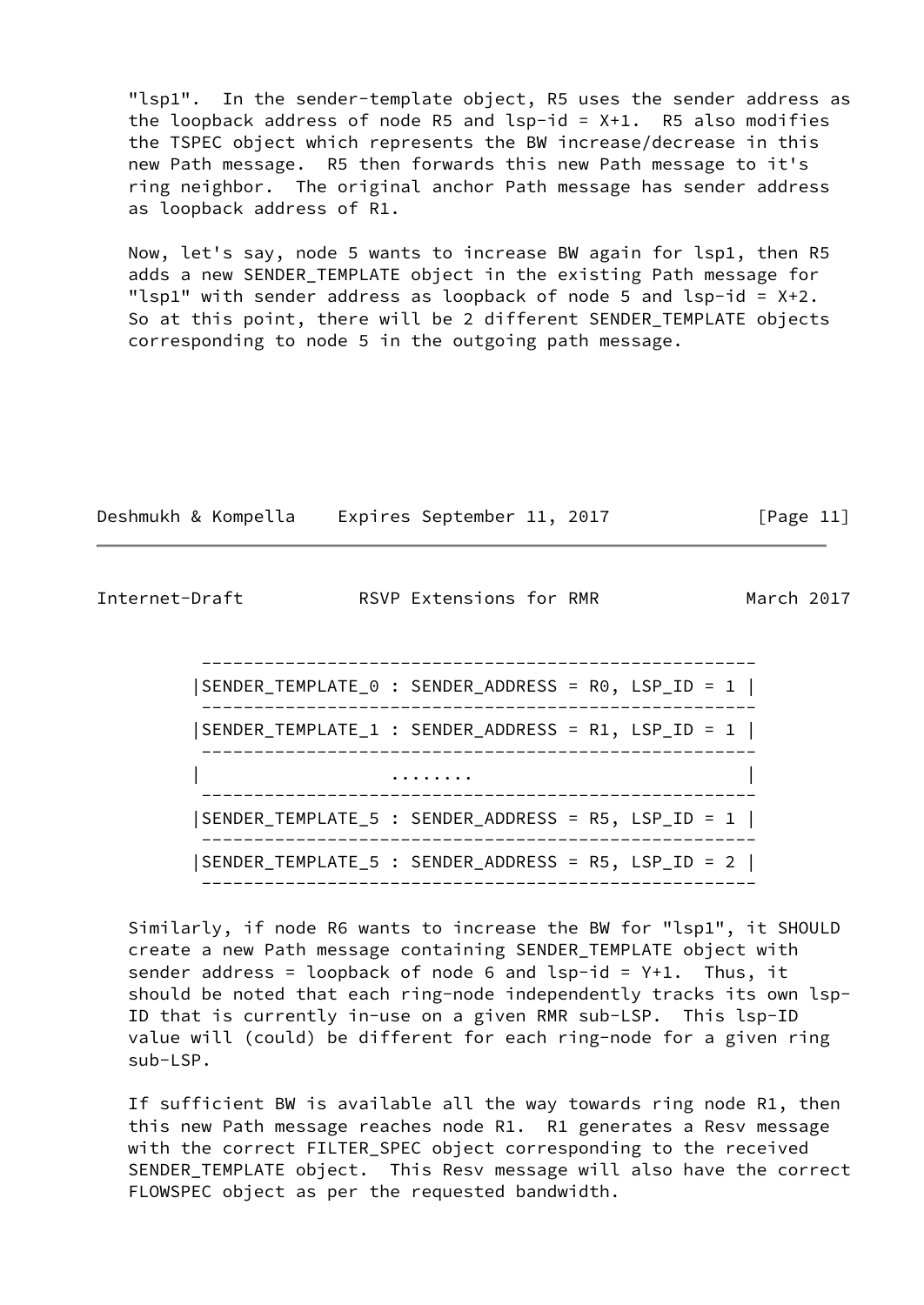If sufficient BW is not available at some downstream (say node R9), then ring node R9 SHOULD generate a PathErr message with the corresponding Sender Template Object. When node R5 receives this PathErr message, R5 understands that the BW increase was not successful. Note that the existing established bandwidths for lsp1 are not affected by this new PathErr message.

 When ring node R5 no longer needs the BW reservation, then ring node R5 SHOULD originate a new Path message with the appropriate Sender Template Object containing 0 BW as described above. Every downstream node SHOULD then remove bandwidth allocated on the corresponding link on receipt of this Path message.

 Also, note that as part of this BW increase or decrease process, any ring node does not actually change any label associated with the LSP. So, the label remains same as it was signaled initially when the anchor LSP came up.

| Deshmukh & Kompella |  |  | Expires September 11, 2017 |  |  | [Page 12] |  |
|---------------------|--|--|----------------------------|--|--|-----------|--|
|---------------------|--|--|----------------------------|--|--|-----------|--|

<span id="page-13-1"></span>Internet-Draft RSVP Extensions for RMR March 2017

<span id="page-13-0"></span>[5](#page-13-0). Security Considerations

 It is not anticipated that either the notion of MPLS rings or the extensions to various protocols to support them will cause new security loopholes. As this document is updated, this section will also be updated.

<span id="page-13-2"></span>[6](#page-13-2). Contributors

 Ravi Singh Juniper Networks, Inc. 1133 Innovation Way Sunnyvale, CA 94089 USA Email: ravis@juniper.net Santosh Esale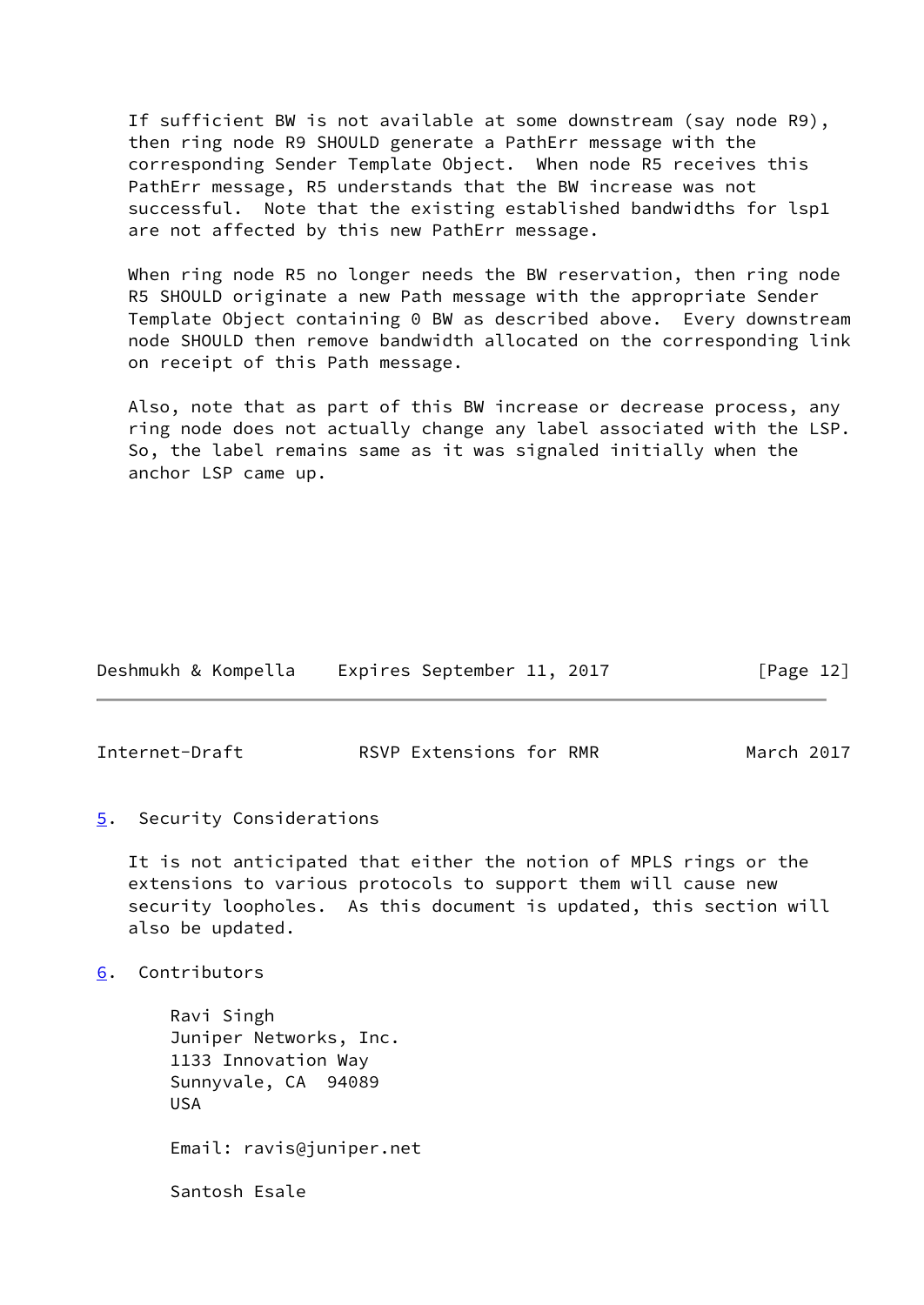Juniper Networks, Inc. 1133 Innovation Way Sunnyvale, CA 94089 USA Email: sesale@juniper.net Raveendra Torvi Juniper Networks, Inc. 10 Technology Park Dr Westford, MA 01886 USA Email: rtorvi@juniper.net

<span id="page-14-0"></span>[7](#page-14-0). IANA Considerations

Requests to IANA will be made in a future version of this document.

<span id="page-14-1"></span>[8](#page-14-1). References

<span id="page-14-2"></span>[8.1](#page-14-2). Normative References

 [I-D.ietf-mpls-rmr] Kompella, K. and L. Contreras, "Resilient MPLS Rings", [draft-ietf-mpls-rmr-03](https://datatracker.ietf.org/doc/pdf/draft-ietf-mpls-rmr-03) (work in progress), October 2016.

Deshmukh & Kompella Expires September 11, 2017 [Page 13]

<span id="page-14-4"></span>Internet-Draft **RSVP Extensions for RMR** March 2017

 [RFC2119] Bradner, S., "Key words for use in RFCs to Indicate Requirement Levels", [BCP 14](https://datatracker.ietf.org/doc/pdf/bcp14), [RFC 2119](https://datatracker.ietf.org/doc/pdf/rfc2119), DOI 10.17487/RFC2119, March 1997, <<http://www.rfc-editor.org/info/rfc2119>>.

<span id="page-14-3"></span>[8.2](#page-14-3). Informative References

 [I-D.dai-mpls-rsvp-te-mbb-label-reuse] Dai, M. and M. Chaudhry, "MPLS RSVP-TE MBB Label Reuse", [draft-dai-mpls-rsvp-te-mbb-label-reuse-01](https://datatracker.ietf.org/doc/pdf/draft-dai-mpls-rsvp-te-mbb-label-reuse-01) (work in progress), September 2015.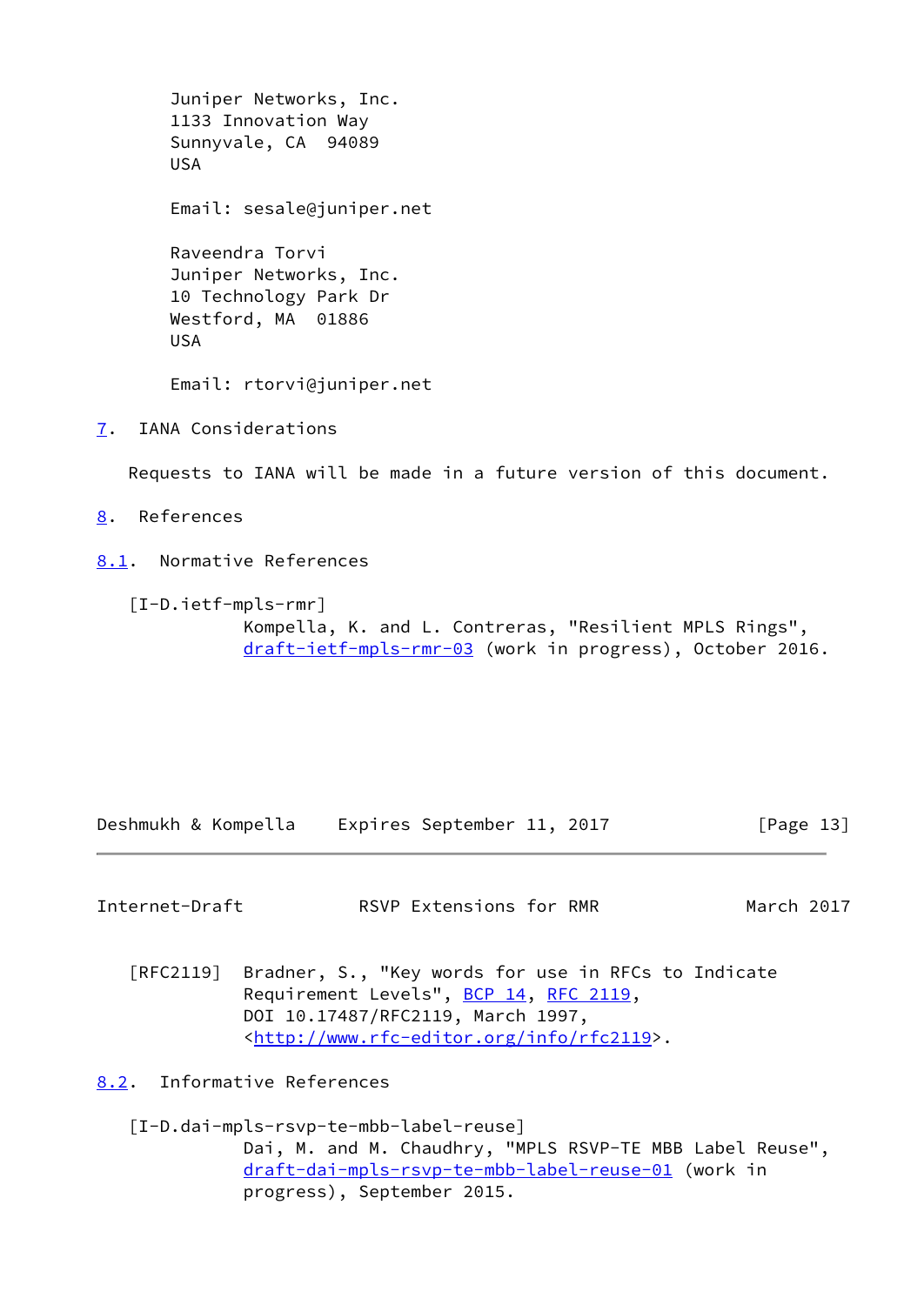- [RFC2205] Braden, R., Ed., Zhang, L., Berson, S., Herzog, S., and S. Jamin, "Resource ReSerVation Protocol (RSVP) -- Version 1 Functional Specification", [RFC 2205](https://datatracker.ietf.org/doc/pdf/rfc2205), DOI 10.17487/RFC2205, September 1997, <<http://www.rfc-editor.org/info/rfc2205>>.
- [RFC3209] Awduche, D., Berger, L., Gan, D., Li, T., Srinivasan, V., and G. Swallow, "RSVP-TE: Extensions to RSVP for LSP Tunnels", [RFC 3209](https://datatracker.ietf.org/doc/pdf/rfc3209), DOI 10.17487/RFC3209, December 2001, <<http://www.rfc-editor.org/info/rfc3209>>.
- [RFC3630] Katz, D., Kompella, K., and D. Yeung, "Traffic Engineering (TE) Extensions to OSPF Version 2", [RFC 3630,](https://datatracker.ietf.org/doc/pdf/rfc3630) DOI 10.17487/RFC3630, September 2003, <<http://www.rfc-editor.org/info/rfc3630>>.
- [RFC4090] Pan, P., Ed., Swallow, G., Ed., and A. Atlas, Ed., "Fast Reroute Extensions to RSVP-TE for LSP Tunnels", [RFC 4090,](https://datatracker.ietf.org/doc/pdf/rfc4090) DOI 10.17487/RFC4090, May 2005, <<http://www.rfc-editor.org/info/rfc4090>>.
- [RFC5305] Li, T. and H. Smit, "IS-IS Extensions for Traffic Engineering", [RFC 5305](https://datatracker.ietf.org/doc/pdf/rfc5305), DOI 10.17487/RFC5305, October 2008, [<http://www.rfc-editor.org/info/rfc5305](http://www.rfc-editor.org/info/rfc5305)>.

Authors' Addresses

 Abhishek Deshmukh Juniper Networks, Inc. 10 Technology Park Dr Westford, MA 01886 USA

Email: adeshmukh@juniper.net

| Deshmukh & Kompella |  |  |  | Expires September 11, 2017 |  |  | [Page 14] |  |
|---------------------|--|--|--|----------------------------|--|--|-----------|--|
|---------------------|--|--|--|----------------------------|--|--|-----------|--|

Internet-Draft RSVP Extensions for RMR March 2017

 Kireeti Kompella Juniper Networks, Inc. 1133 Innovation Way Sunnyvale, CA 94089